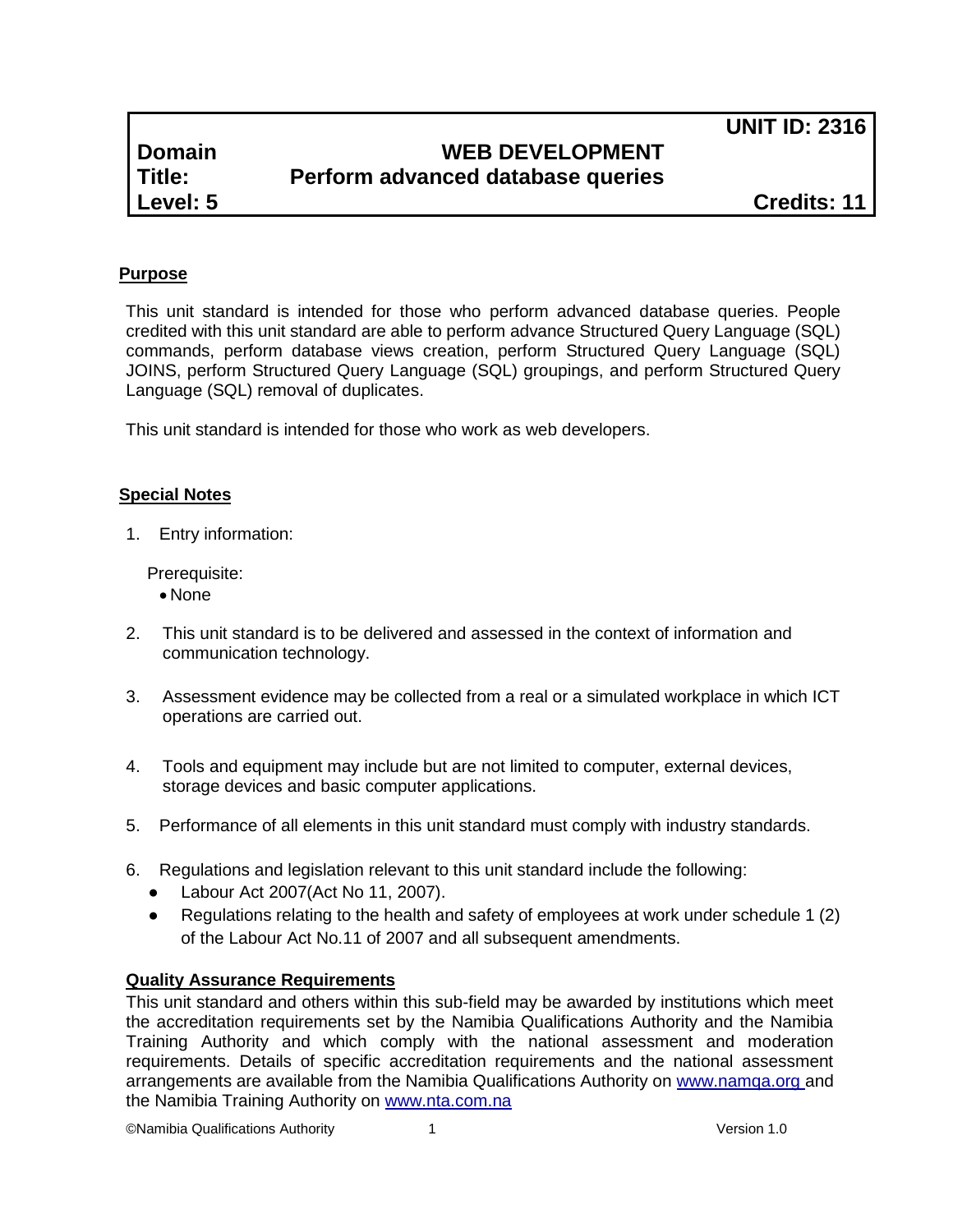# **Elements and Performance Criteria**

## **Element 1: Perform Advance Structured Query Language (SQL) commands**

### **Performance Criteria**

- 1.1 SELECT Commands with JOIN on 2 tables are performed.
- 1.2 SELECT Commands with JOIN on 2 tables with WHERE clauses are performed.
- 1.3 SELECT Commands with JOIN on multiple tables with WHERE clauses are performed.
- 1.4 SELECT Commands with JOIN on 2 tables with WHERE clause using reserved words is performed.
- 1.5 SELECT Commands with JOIN on 2 tables with WHERE clause using reserved words is performed.
- 1.6 Worded scenarios translation to SQL is performed.

### **Element 2: Perform database views creation**

### **Performance Criteria**

- 2.1 Database views creation are defined.
- 2.2 Importance of views is explained.
- 2.3 Database views creation are created.
- 2.4 Advantages and disadvantages of database views are outlined.

### **Element 3: Perform Structured Query Language (SQL) JOINS**

### **Performance Criteria**

- 3.1 Normal JOINS are performed.
- 3.2 LEFT JOINS are performed.
- 3.3 RIGHT JOINS are performed.
- 3.4 FULL JOINS are performed.